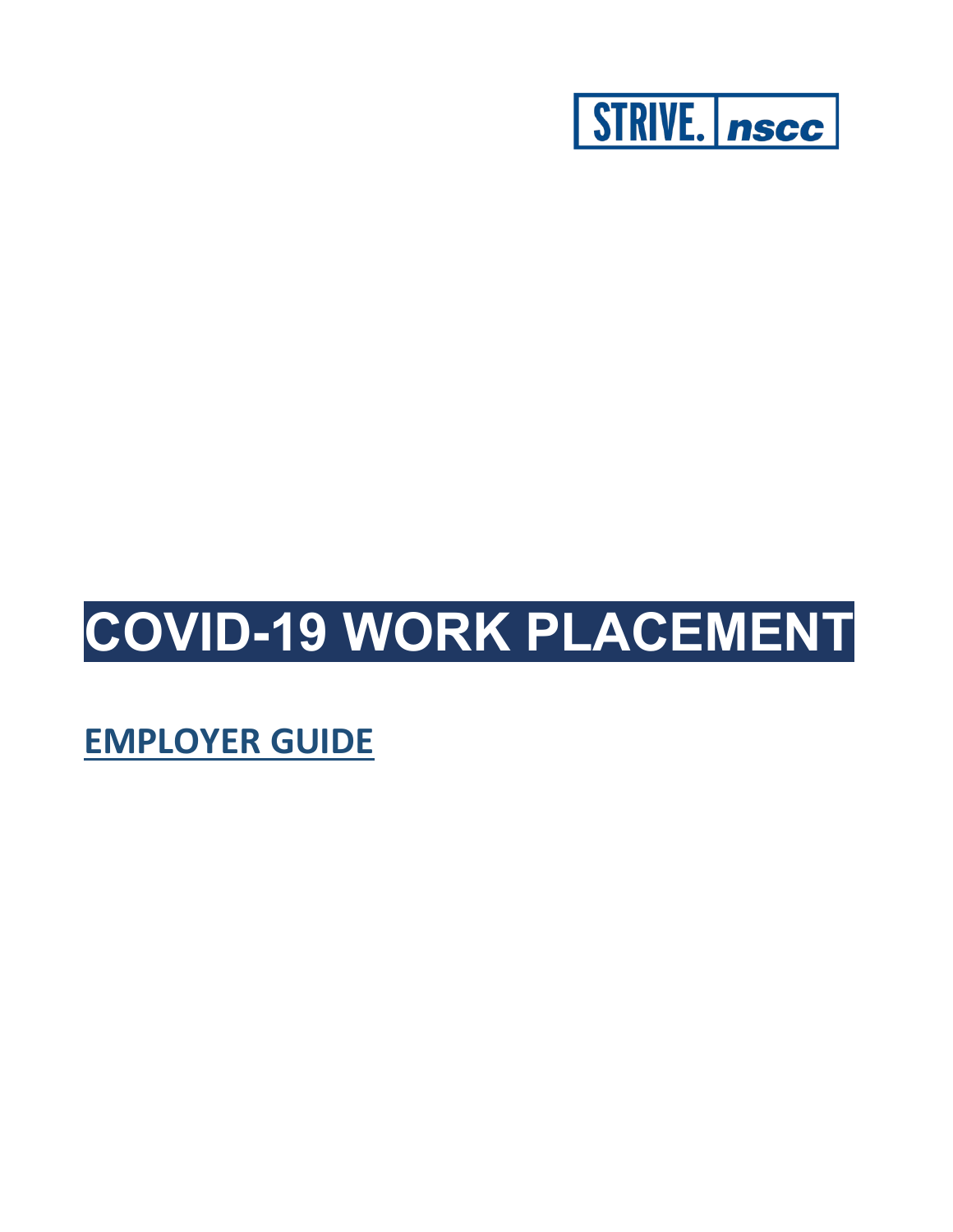## **Table of Contents**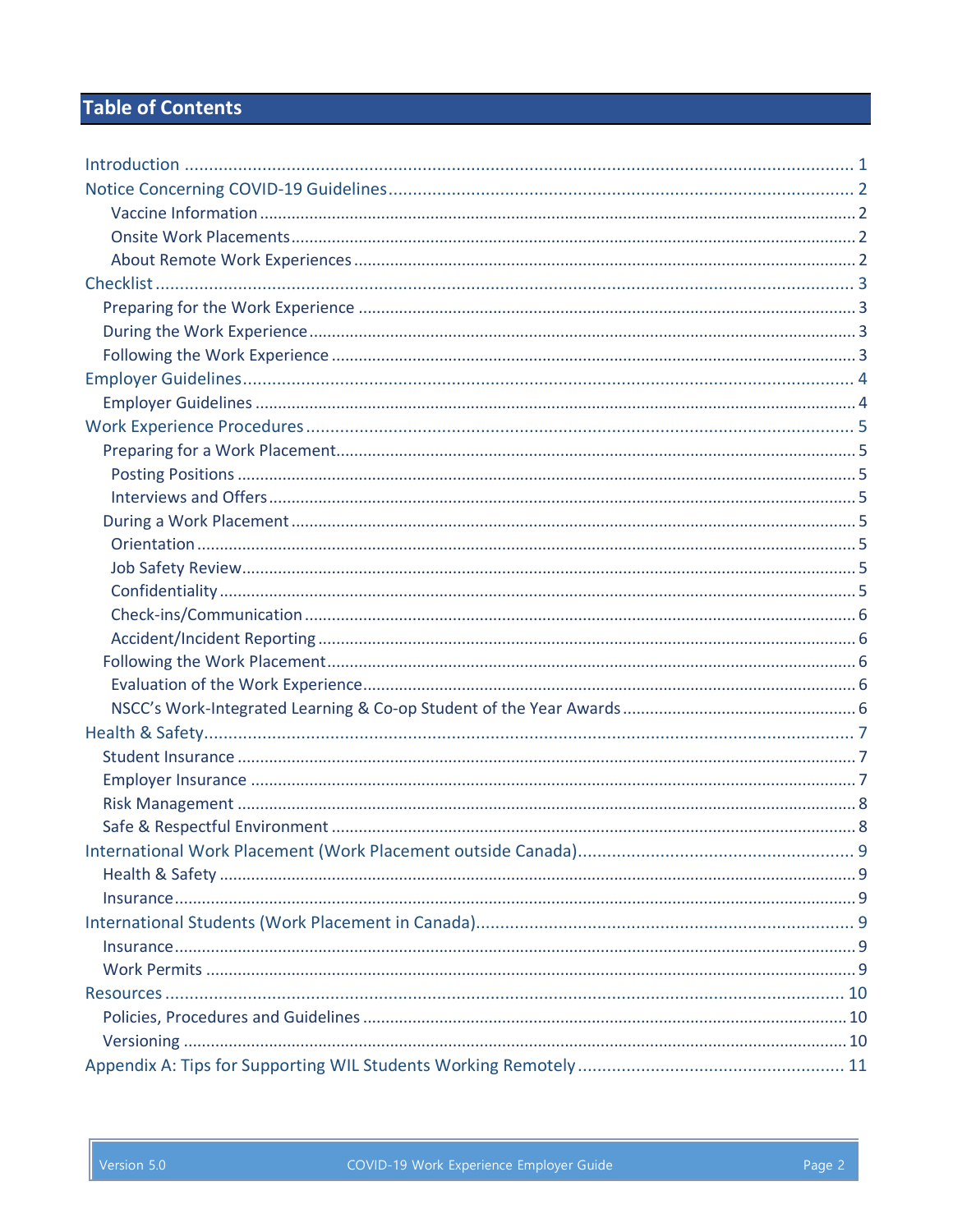## <span id="page-2-0"></span>**Introduction**

Most NSCC programs have a work-integrated learning component that provides students with an opportunity to combine their classroom learning with learning on the job, which in turn benefits everyone. Work-integrated learning wouldn't be possible without employer support. As a partner in the education process, you are providing our students with a "real world opportunity" to practice the skills and to apply the knowledge they have learned in the classroom and in the lab.

At NSCC we offer four broad categories of work experiences that prepare students for their professional or occupational field of study:

- 1. **Field Experiences:** can be either paid or unpaid work-related experiences. Field experiences and their outcomes are defined at the course level and are a requirement of graduation. Types of field experiences include job shadow, sea time, work term etc. The traditional work term is a 5-week work placement and typically occurs in the third term (April-May); however, many programs have multiple field experiences that vary in length and take place throughout the program.
- 2. **Co-operative Education (co-op):** allows student to "earn as they learn" while gaining invaluable experience as they prepare for their second year of studies, graduation and ultimately, employment in their career of choice. Co-op is paid full time employment that generally lasts 12-16 weeks, a minimum of 420 hours, and occurs between the students first and second year of study.
- 3. **Internships:** Two NSCC programs include an internship: International Business and Ocean's Technology. These paid internships take place during the final term of the program and last approximately 14-16 weeks.
- 4. **Professional Practice:** unpaid work placements required for a professional license or designation (including clinical placement, practicums, preceptorships, etc.)

NSCC tracks all work experiences through NSCC's Work Experience and Professional Practice Portals. These portals allow us to record and track all work experiences in a single searchable catalogue. The Work Experience Portal includes your company name, contact information, and work experience details (Start Date, End Date, Hours, Wage if applicable, etc.).

NSCC is committed to controlling the collection, use, and disclosure of the information provided by students and employers. NSCC is also committed to the principal of informed consent and supports the right for the employer to know what information is on file. If there are any questions on privacy or data use, please contact us a[t WorkExperience@nscc.ca.](mailto:WorkExperience@nscc.ca)

If you have any questions related to hiring a student, work experiences or work-integrated learning please email us a[t WorkExperience@nscc.ca](mailto:WorkExperience@nscc.ca)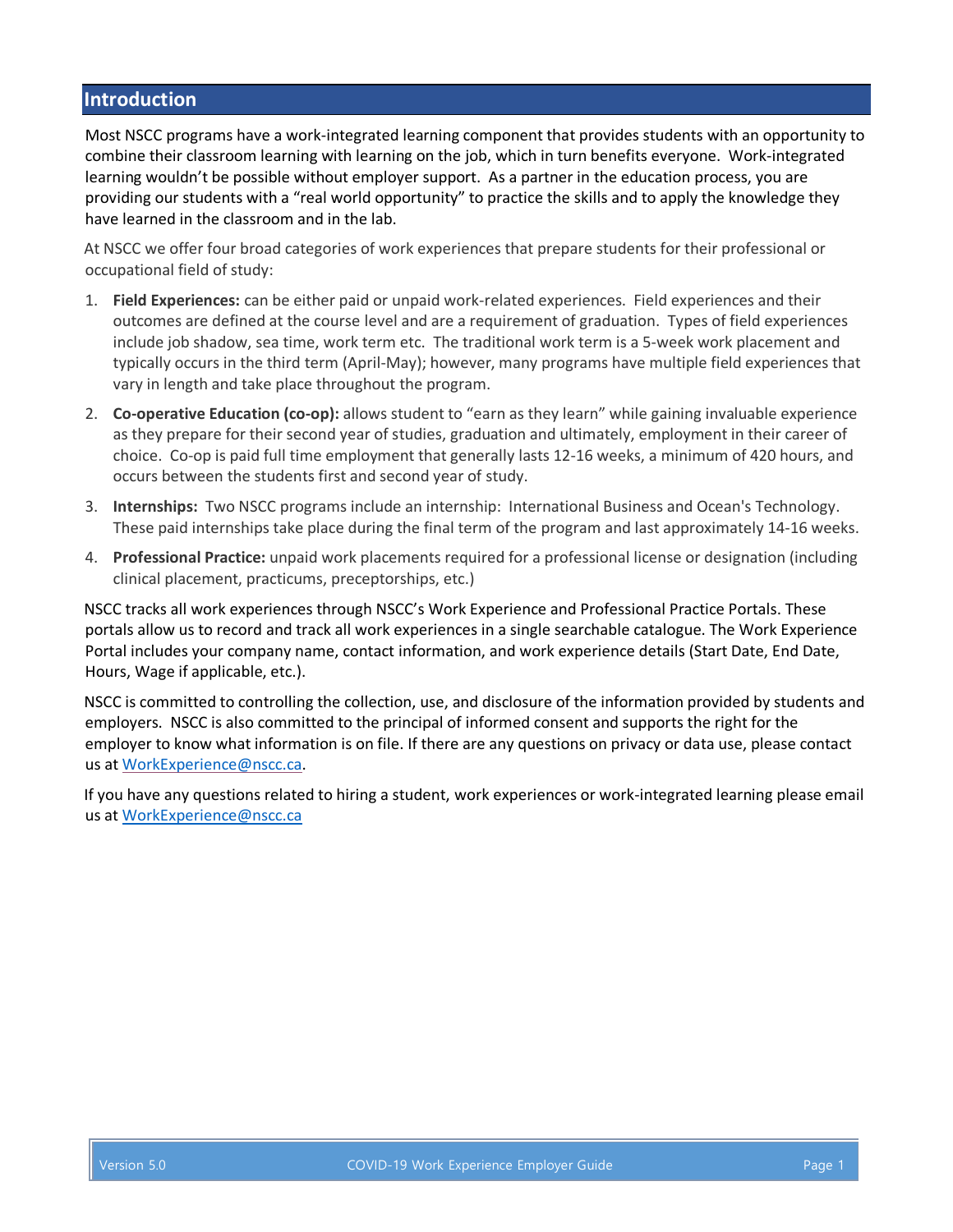## <span id="page-3-0"></span>**Notice Concerning COVID-19 Guidelines**

#### <span id="page-3-1"></span>Vaccine Information

To remain in step with the Province, NSCC no longer requires proof of vaccination or testing to enter campus. Students have been made aware that employers may have their own vaccination requirements and must be prepared to meet them.

#### <span id="page-3-2"></span>Onsite Work Placements

Employers must accept responsibility and ensure the safety of all employees and students in their workplace under the Occupational Health and Safety Act and Nova Scotia's COVID-19 health protocols.

Students will be made aware and informed of the COVID-19 related risk associated with any on-site aspect of a work experience. In addition, the student will have signed a Student Consent and Acknowledgment form and returned it to their faculty.

#### <span id="page-3-3"></span>About Remote Work Experiences

As a result of the COVID-19 pandemic, NSCC has introduced remote work experience for our students depending on their program. In remote work experience situations, and with faculty approval, students can completely fulfill the expectations of their course from their home and will not be expected to visit a physical work site.

In some cases, a combination of both onsite and remote work may be required. We recognize that many employers are working diligently to ensure that NSCC students can engage in a safe, physically distanced work experience.

See Appendix A – Tips for Supporting WIL Students Working Remotely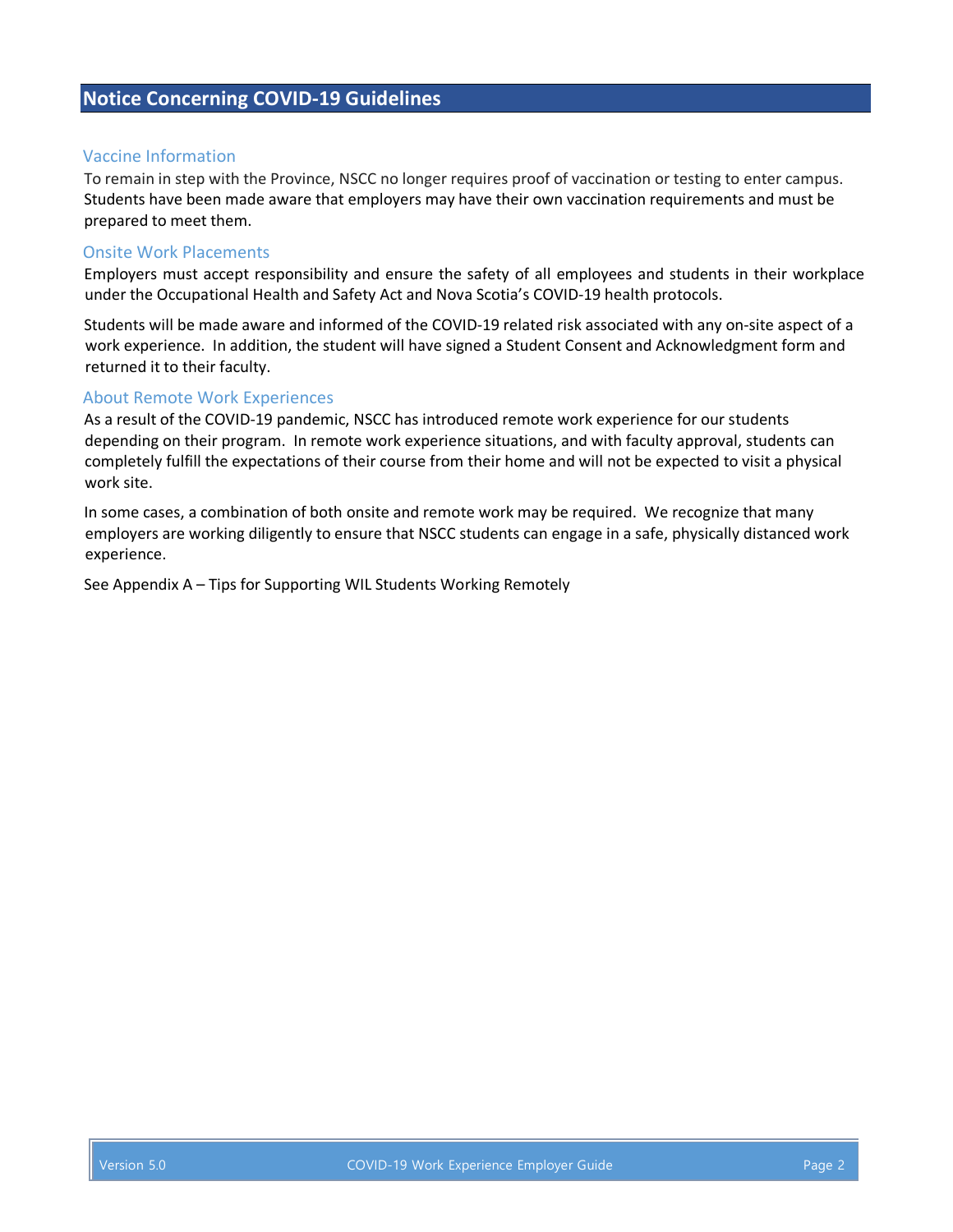## <span id="page-4-0"></span>**Checklist**

The following checklist outlines the required procedures to be completed by employers (in conjunctions with the faculty and student) prior to, during and following the completion of a work experience; as well as some information to guide and support you in organizing the work placement.

## <span id="page-4-1"></span>**Preparing for the Work Experience**

- $\Box$  Post work experience opportunity on NSCC Student & Graduate Employment Site
- $\Box$  Review any funding possibilities
- $\Box$  Screen and Interview students
- $\Box$  Make offer to student and allow them time to consult with their faculty and get approvals
- $\Box$  Assign supervisor/mentor to student
- $\Box$  Complete the Work Experience Agreement form

## <span id="page-4-2"></span>**During the Work Experience**

- $\Box$  Provide student with an orientation and job safety review
- $\Box$  Have check-in meeting with faculty to discuss student performance
- $\Box$  Review feedback process with faculty
- $\Box$  Contact faculty in the event of any change in position or responsibilities
- $\Box$  Contact faculty at first indication of any difficulty with the student
- $\Box$  Submit Accident/Incident Reports as required

## <span id="page-4-3"></span>**Following the Work Experience**

- $\Box$  Debrief the work experience with student
- $\Box$  Ensure the employer feedback is submitted for Student
- $\Box$  Prepare record of employment (ROE) for paid work placements
- $\Box$  Consider nominations for NSCC Work Integrated Learning Student of the Year Awards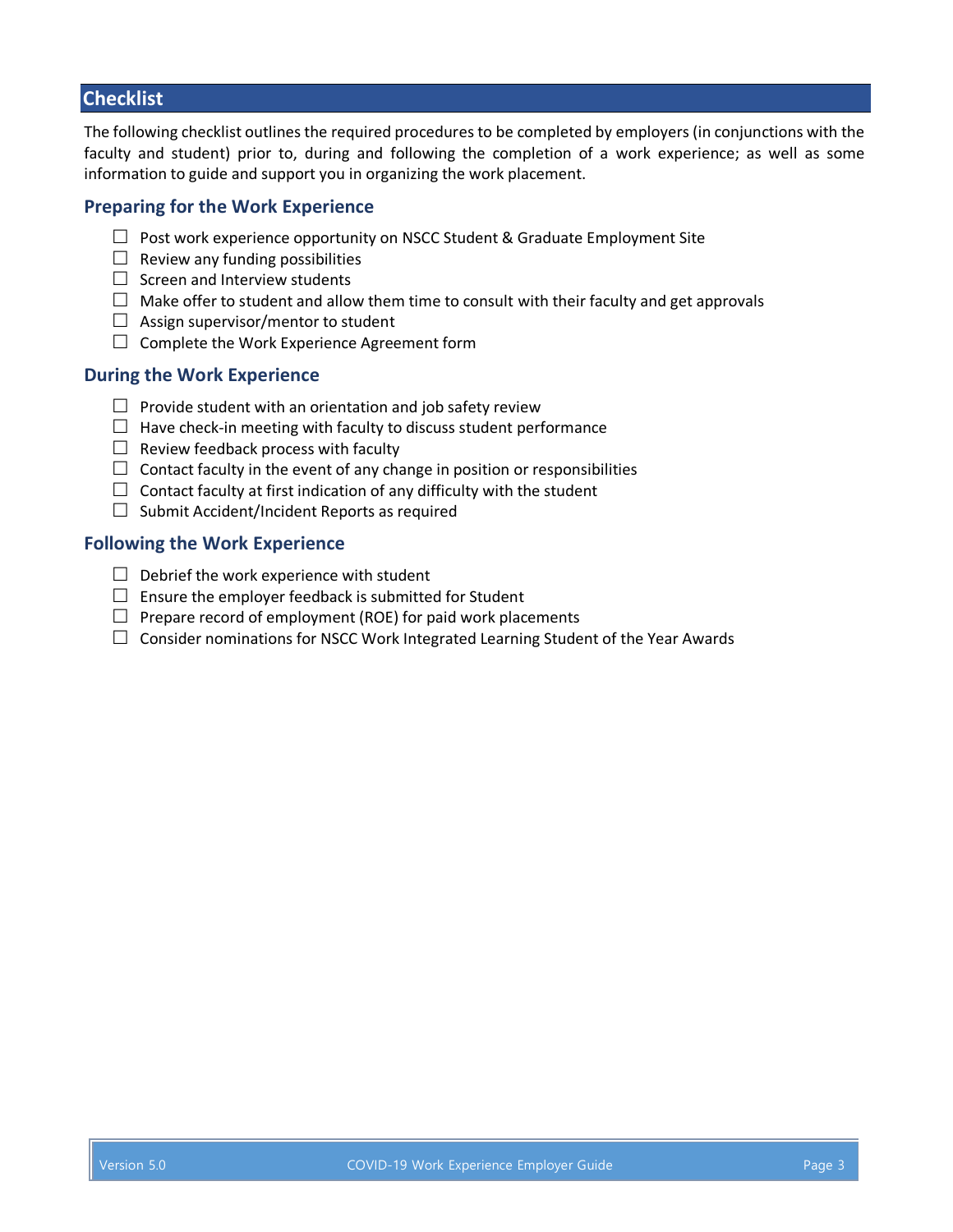## <span id="page-5-0"></span>**Employer Guidelines**

Employers are responsible for providing relevant work, a safe work environment, proper supervision and student evaluation.

#### <span id="page-5-1"></span>**Employer Guidelines**

- If applying for funding contact the WIL Office at [WorkExperience@nscc.ca](mailto:WorkExperience@nscc.ca) for endorsement prior to applying.
- Complete all required Work Experience forms
- Assign the student to a member of staff who is willing to serve as supervisor/mentor
- Advise the supervisor of the work placement
- Assign tasks within the range of the student's capabilities
- Provide a safe and secure work environment, including safe work procedures
- Conduct a formal Orientation and job safety review to inform the student of company policies, rules, and regulations including Occupational Health and Safety procedures
- Ensure that the student works the full contract (# of weeks and the # of hours), if changes must be made discuss with the student and contact the faculty
- Contact NSCC in the event of any change in the work experience or should any difficulties with the work experience arise
- Contact NSCC prior to any disciplinary action and inform your faculty contact of the circumstances surrounding disciplinary action (when necessary)
- Assist the student in compiling information for their final evaluation
- Issue Record of Employment (ROE) at the end of the term (if applicable)

#### **Employer Supervisor/Mentor Guidelines**

- Assist the student in becoming familiar with the work environment or remote workplace, the employees and the expectations of the workplace
- Assign tasks that will enable the student to accomplish the learning outcomes of the work experience
- Monitor the student's participation in the assigned work tasks, and provide constructive feedback regarding the student's performance including any issues on health and safety
- Meet with the faculty and student, as required, to discuss performance and issues that arise during placement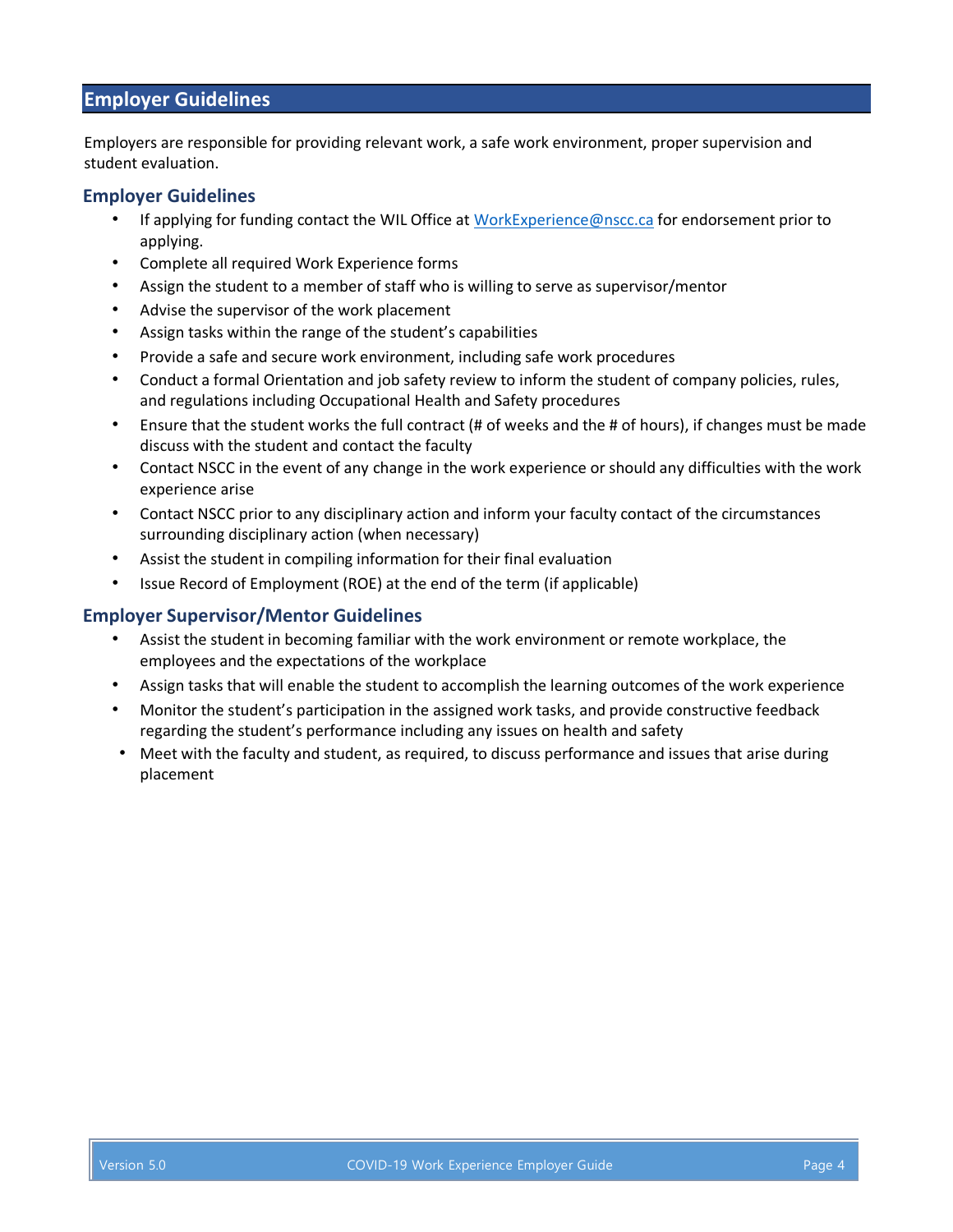## <span id="page-6-0"></span>**Work Experience Procedures**

## <span id="page-6-1"></span>**Preparing for a Work Placement**

Work experience opportunities can come directly from employers or from students who source their own placements. It is important that work experiences provide a valuable learning experience for the student. All work experiences must be approved by the faculty member.

#### <span id="page-6-2"></span>Posting Positions

If you would like to share a work experience opportunity through NSCC you can post it on our Student & Graduate Employment site (nscc.ca>Student Services>Career and Employment Services>Student & Graduate Employment). If you would like to discuss to funding opportunities available, you can contact [WorkExperience@nscc.ca.](mailto:WorkExperience@nscc.ca) You can also reach out to a faculty member, and we will work with you to start the work experience process.

Employers who are applying for funding and must be endorsed by the WIL Office prior to applications being submitted please contact [WorkExperience@nscc.ca](mailto:WorkExperience@nscc.ca) to inquire about endorsements.

#### <span id="page-6-3"></span>Interviews and Offers

Employers may screen and shortlist applications, not all students need to be interviewed. You may contact the student directly to arrange the interview or contact the faculty member to schedule the interview. Interviews can be conducted by phone or through an appropriate form of technology.

You may also contact the faculty to extend an offer or contact the student directly to make an offer. The student must inform his/her faculty and finalize all arrangements prior to accepting the offer. The student is required to respond to your offer within 3 business days. It is important to note that faculty must approve all work experience positions prior to the student accepting the position.

## <span id="page-6-4"></span>**During a Work Placement**

## <span id="page-6-5"></span>**Orientation**

Employers must conduct an orientation with students on the first day of their work placement. This orientation should familiarize the student with what is expected of them and outline the company's mission, vision, values, etc. At this point you should also review your company's safety program, with the student.

At the conclusion of the orientation the student should:

- $\Box$  Be familiar with the job description and have a clear understanding of what is expected of them
- $\Box$  Be familiar with the company's Mission, Vision, Values, Strategic Plan and any relevant business plans
- $\Box$  Be familiar with the company's organizational structure
- $\Box$  Be familiar with the company's internal web sites, if applicable
- $\Box$  Feel welcomed, valued, and a productive member of the team

## <span id="page-6-6"></span>Job Safety Review

Another important component that must be discussed during orientation is job safety. This is when students will learn about your COVID-19 safety measures, occupational health and safety policies, layout of the worksite, job hazards, etc. to ensure they are aware of safe work practices.

## <span id="page-6-7"></span>**Confidentiality**

Confidentiality is imperative to maintaining privacy, security and trust in professional and personal interactions. In situations where sensitive information is shared or accessible, confidentiality is mandatory. Students are required to hold in confidence all information regarding clients, policies and work materials that they may acquire or be privy to throughout their work placement. It will,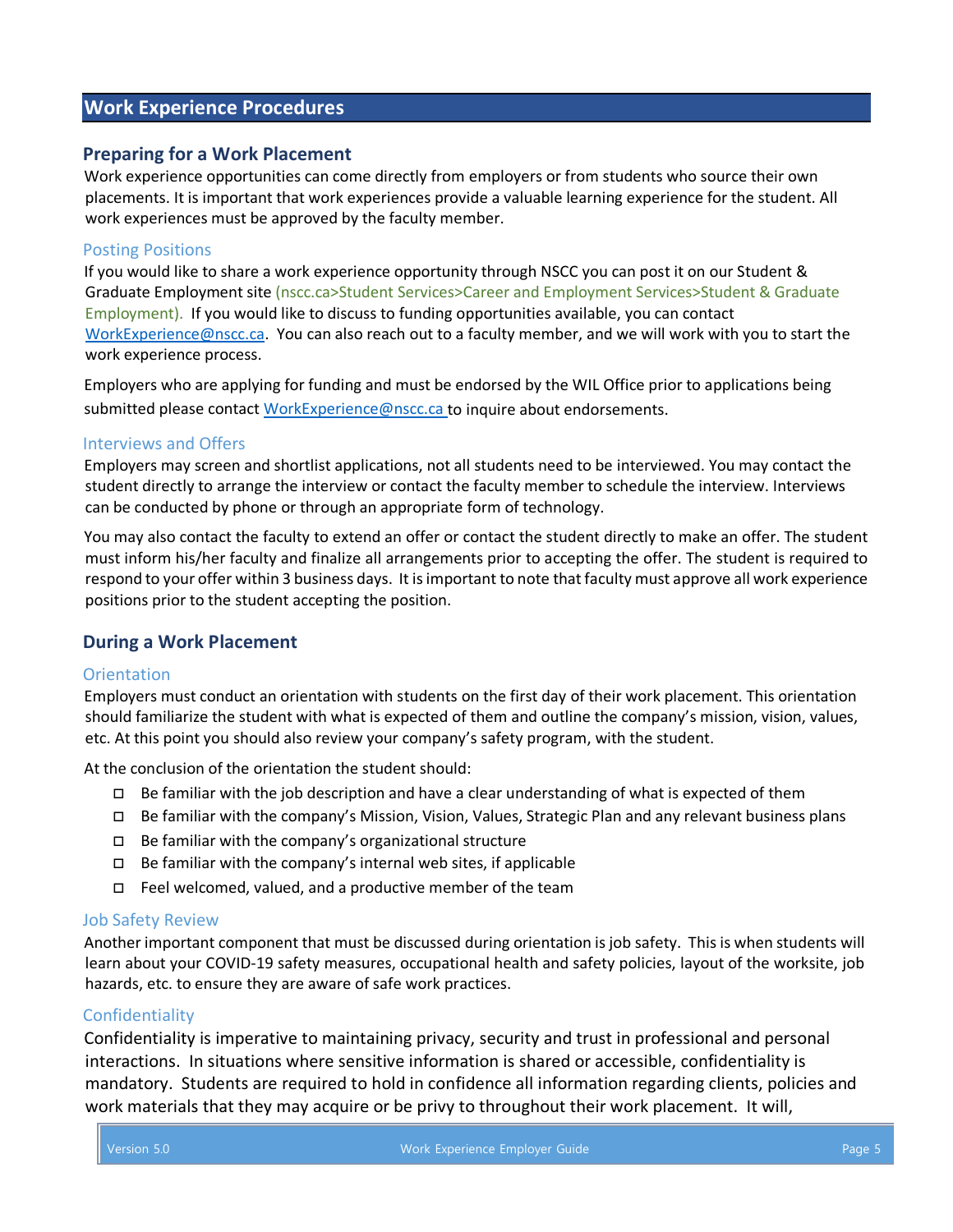however, be necessary to share general information with the faculty as it relates to the students' educational experience.

## <span id="page-7-0"></span>Check-ins/Communication

As the College considers work placements to be an extension of campus studies, at least one check-in should be scheduled during the placement. Check-ins can be done by phone or through technology depending on the situation or location of the employer. Given the current COVID-19 situation, check-ins with students and employers will be determined in consultation with the faculty.

If there are changes in a student's work assignment, or if any other unforeseen changes develop, the employer should not wait for the check-in instead notify faculty, as soon as possible. **Students may not go to a physical worksite without their faculty's approval.** 

## <span id="page-7-1"></span>Accident/Incident Reporting

While a student is on work placement it is important to contact NSCC should any accidents or incidents occur.

In case of a **serious accident or incident** requiring ambulance transport, hospitalization, or emergency care, contact the office of NSCC Occupational Health, Safety & Environmental Services IMMEDIATELY at 902-491- 7233.

If the accident/incident is not serious in nature:

- 1. The student must complete the *Accident/Incident Report* in the *Forms Guide* and connect with their faculty/academic chair.
	- Completed forms must be submitted to Work-Integrated Learning by email (WorkExperience@nscc.ca)
	- Work-Integrated Learning will forward the completed form to the Faculty, Academic Chair, Principal and Occupational Health, Safety & Environmental Services.
	- Upon receipt of the completed *Accident/Incident Report,* if Faculty/AC and students have yet to connect, faculty will make every effort to contact the injured student.

## <span id="page-7-2"></span>**Following the Work Placement**

## <span id="page-7-3"></span>Evaluation of the Work Experience

You must provide feedback on the student's performance upon completion of the work placement. The faculty will discuss this with you during your check-in's. Students are awarded a grade at the completion of the course and your input is essential.

If you terminate the student's work placement prematurely, the Faculty and Academic Chair will review the student's status and discuss the student's options with them.

## <span id="page-7-4"></span>NSCC's Work-Integrated Learning & Co-op Student of the Year Awards

Each year, NSCC awards one "Co-op Student of the Year" award and one "WIL Student of the Year" award. Applications are initiated by the student through NSCC's Student Awards portal [\(https://studentawards.nscc.ca/\)](https://studentawards.nscc.ca/). Once a student begins the application process, their faculty and employer will be asked to support the application by explaining the impact the student has had on the College and/or their Organization. A committee will review the applications, and the award will be given to the winning student at their campus awards ceremony in June.

With consent, the winner of this award will then be nominated for the [CEWIL Canada](http://www.cewilcanada.ca/) award. These nominations must be received at the CEWIL Canada office in January each year. The winning student will receive \$1,000 (a CEWIL Canada award of \$500 and the Emery-Dufault award of \$500). More detail on this award can be found on the CEWIL Canada website: [https://www.cewilcanada.ca/.](https://www.cewilcanada.ca/)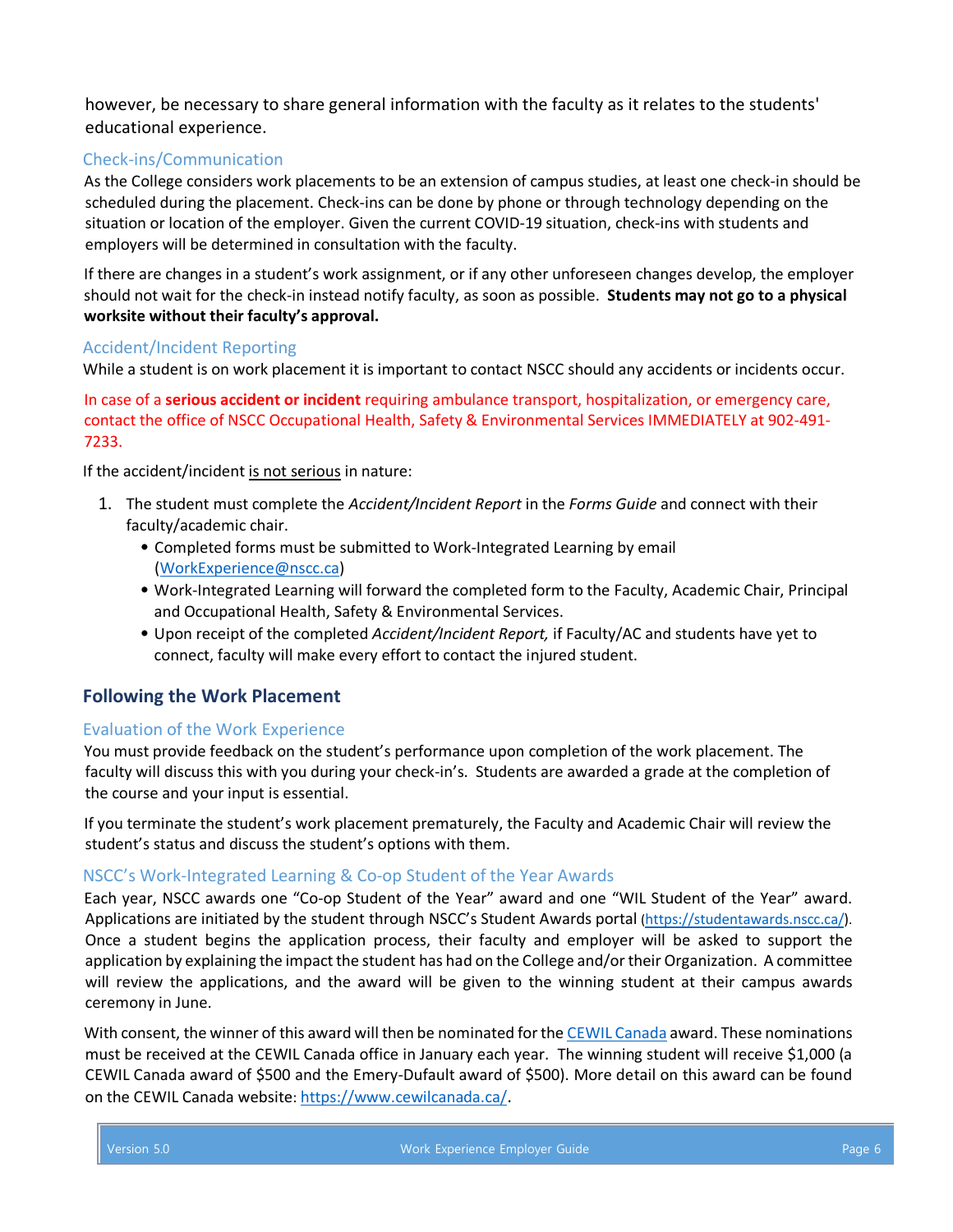## <span id="page-8-0"></span>**Health & Safety**

Student health and safety is a priority. Safety is a shared responsibility amongst NSCC, the employer and the student. Insurance and risk management practices are of the utmost importance in ensuring the health and safety of our students.

To demonstrate NSCC's due diligence, it is important that a risk assessment is completed, required forms are reviewed and signed, and safety plans are in place. NSCC maintains several insurance policies to protect employees, students and the organization. These include errors and omissions, general liability, and student accident insurance should any accidents or incidents occur.

## <span id="page-8-1"></span>**Student Insurance**

Most students are automatically enrolled in or covered by existing NSCC insurance plans while engaged in work placement activities. The Student Insurance Program (SIP) Accident insurance protects students in the event of a workplace accident for some expenses not covered by NS Medical Services Insurance Program (MSI). If the student is from another province in Canada, they have basic coverage provided by the equivalent Medical Services Insurance program from their home province. The same is applicable for students from Nova Scotia who intend to complete their placements in another province.

As a paid employee, students are covered by the employer's WCB account while on placement. Students engaged in paid placement are also covered by existing NSCC Insurance plans while engaged in work-integrated learning activities.

NSCC's General Liability insurance protects students and the College if a student causes bodily injury or property damage to a third party while on work experience. Students in Health & Human Services programs are also covered also medical malpractice coverage.

*\*For information on insurance for international work placement and/or international students please refer to the International sections of this guide.*

#### <span id="page-8-2"></span>**Employer Insurance**

In most cases, NSCC requires that employers carry a general liability insurance policy of at least \$2 million. This not only protects our students, but also demonstrates that employers promote safe workplace and risk management practices.

Some employers may not carry the minimum general liability insurance to guard against risk within their organizations. In these cases, NSCC may allow work placement with these employers if the following process is completed.

- 1. Student and supervising faculty, in conjunction with the employer, complete the *Work Experience Agreement* form.
- 2. The assessment is reviewed by the Academic Chair, who assesses the level of risk.
- 3. If comfortable with the level of risk, the Academic Chair consults with OHSE to confirm his/her assessment of the risk.
- 4. If all parties are comfortable with the level of risk, the Academic Chair and supervising faculty sign-off

Exceptions are NOT possible if the work placement takes place in an industrial, construction, healthcare, or aviation setting, or any other setting that would be considered as potentially hazardous or high risk.

For more information, please see the *Work-Integrated Learning Insurance Guidelines* under *Work Experience on College's website.*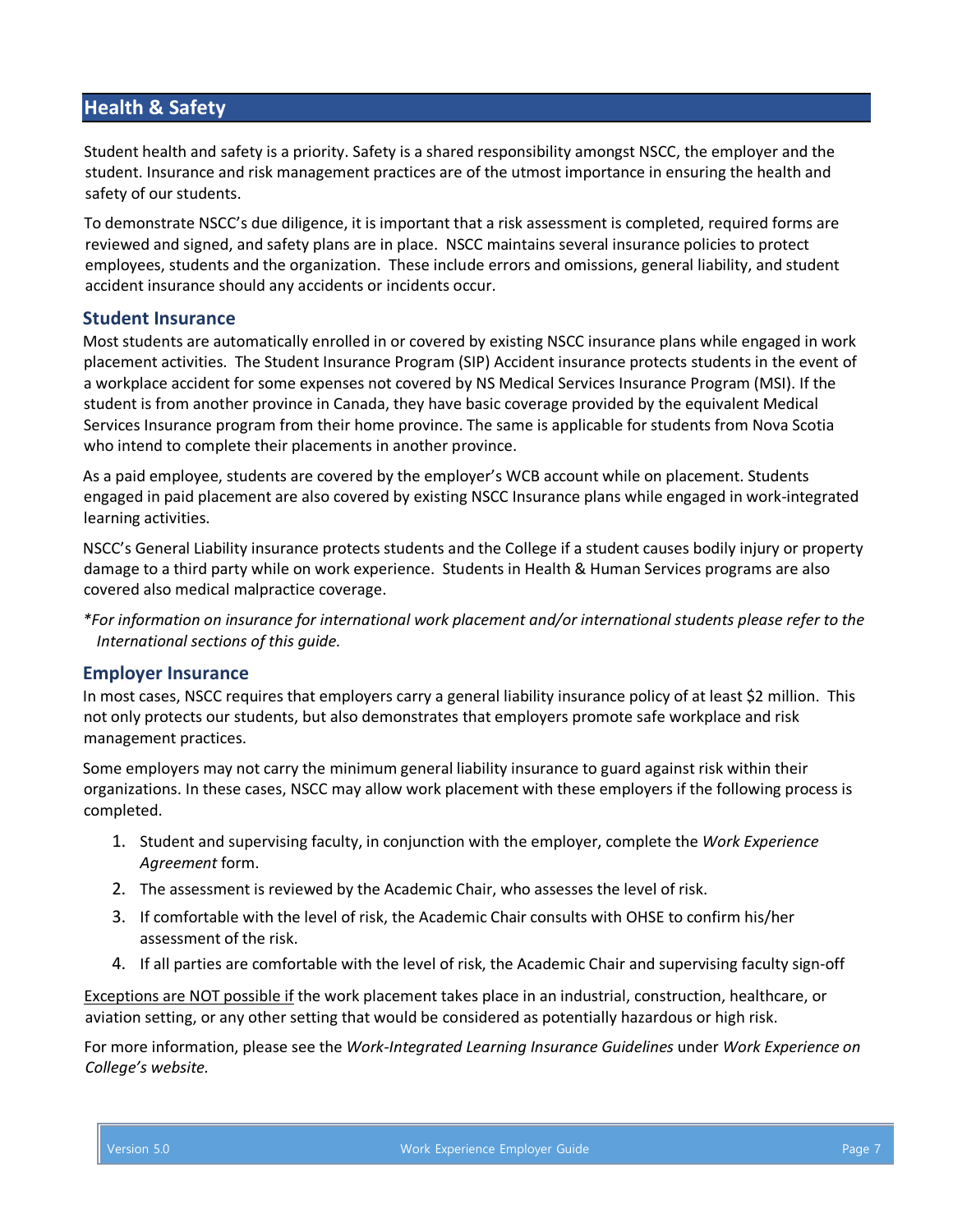#### <span id="page-9-0"></span>**Risk Management**

A vital component of work placement is ensuring that our students are placed in safe work environments with proper risk management practices in place.

Prior to the start of a work placement, faculty and students are responsible for completing the *Risk Assessment and Compliance Agreement (located in the Forms Guide)*. This agreement will help to identify any job hazards and control measures, determine any personal protective equipment that is required, and ensure the employer has the appropriate liability insurance. The original copy of this completed form must be kept with the Academic Chair while the student is on their work placement.

## <span id="page-9-1"></span>**Safe & Respectful Environment**

NSCC is committed to ensuring that all students and employees learn and work in a safe environment, free from discrimination and harassment, and conducive to learning and teaching.

NSCC is also committed to ensuring fair and equitable treatment of all members of its community, while maintaining the academic integrity of programs and curriculum, and an academic climate conducive to learning, free from disruptive or inappropriate behaviour.

To learn more about NSCC's commitment to providing safe and respectful work environments, visit [http://www.nscc.ca/about\\_nscc/policies\\_procedures/index.asp](http://www.nscc.ca/about_nscc/policies_procedures/index.asp)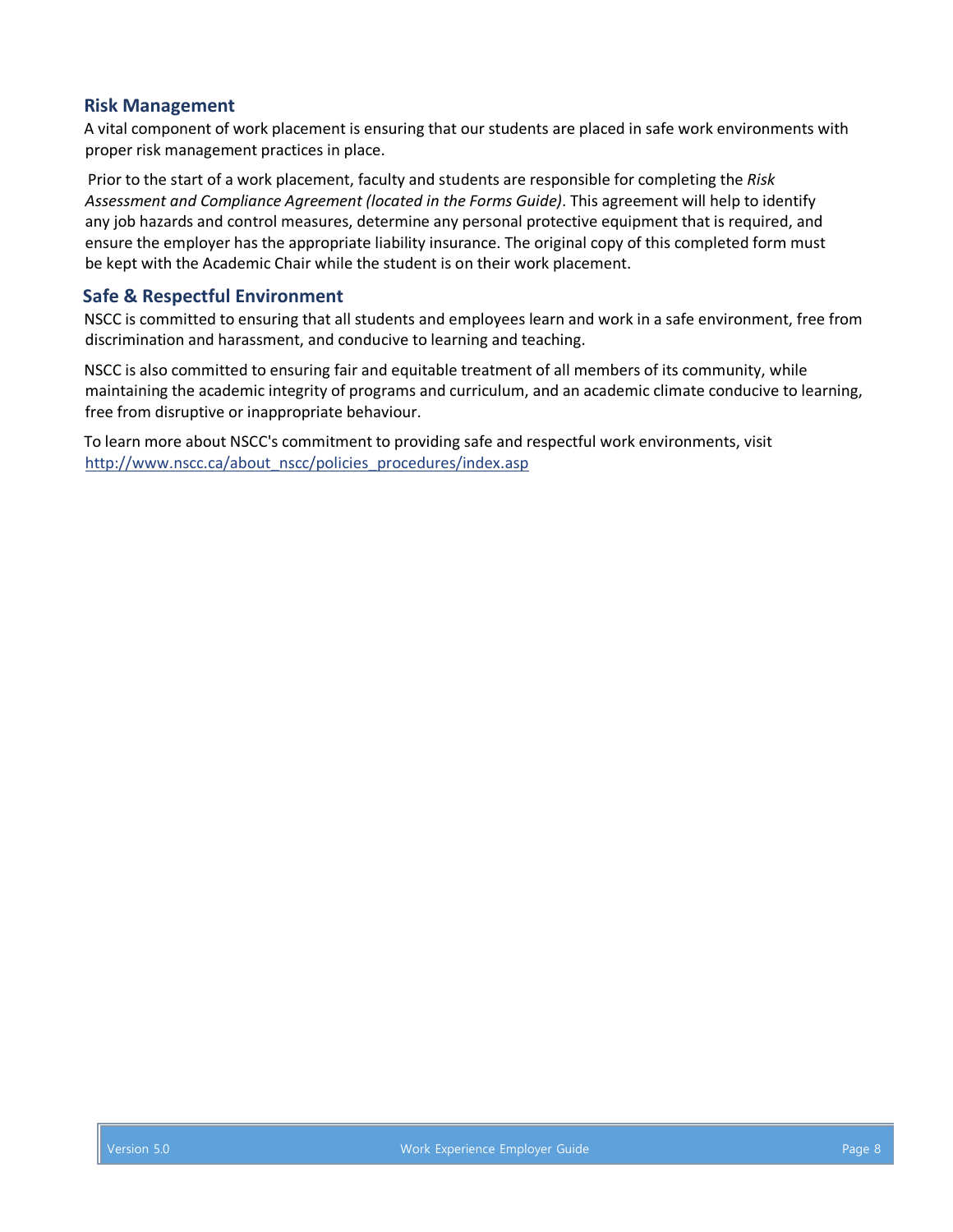## <span id="page-10-0"></span>**International Work Placement (**Work Placement outside Canada**)**

Students considering completing a work placement outside of Canada must complete the *Intent to Complete International Form* (Forms Guide) and an orientation offered by NSCC International. This form must be submitted before the last day of classes in the Fall semester to WorkExperience@nscc.ca. Students are asked to copy faculty on this email. Work-Integrated Learning will share the details on the form with the NSCC International Office. NSCC International will then connect with the student to discuss next steps.

## <span id="page-10-1"></span>**Health & Safety**

The health and safety of students travelling internationally for study is paramount, there are risks associated with travel to certain regions and countries due to social and local factors. These conditions are dynamic and must be evaluated prior to any international trip. As such, NSCC has the right to deny requests for international work placement.

Travel advice and advisories issued by the Government of Canada will be applied. The College may also deem other locations to be of very high or extreme risk and prohibit travel to those locations.

#### <span id="page-10-2"></span>**Insurance**

When completing a work placement outside of Canada additional Student Guard insurance for students is mandatory and must be paid for by the student. The purchase of insurance can be coordinated through NSCC International. Please contact international@nscc.ca to arrange insurance coverage.

## <span id="page-10-3"></span>**International Students** (Work Placement in Canada)

Completing a work placement in Nova Scotia is a proven factor to help international students find employment in Nova Scotia after they graduate. If international students intend to stay and work in Nova Scotia after graduation, they should be advised that it is advantageous for them to complete their work placement in Nova Scotia rather than in their home country.

#### <span id="page-10-4"></span>**Insurance**

International students attending NSCC must purchase, and will be automatically enrolled in, the mandatory International Student Emergency Health Insurance (EHI). To confirm coverage for international students, please contact nsccplan@mystudentplan.ca.

#### <span id="page-10-5"></span>**Work Permits**

International students are required to obtain a "Co-op Work Permit" in order to participate in any type of work placement. A "Co-op Work Permit" is different from a "Study Permit". Without a Co-op Work Permit you will be removed from your work placement.

*Co-op Work Permit applications* can be completed online and there is no fee for this permit. You should apply for your co-op work permit at least 4 months before you are scheduled to begin your work placement. The *Co-op Work Permit Application* can be found on NSCC International's website. [\(http://international.nscc.ca\).](http://international.nscc.ca/) Once you receive your "co-op work permit" you can use the [iCent app](http://international.nscc.ca/connect-with-us/) to upload a copy of your permit.

**\*** *Students enrolled in health care programs are also required to have a co-op work permit for their clinical experiences.*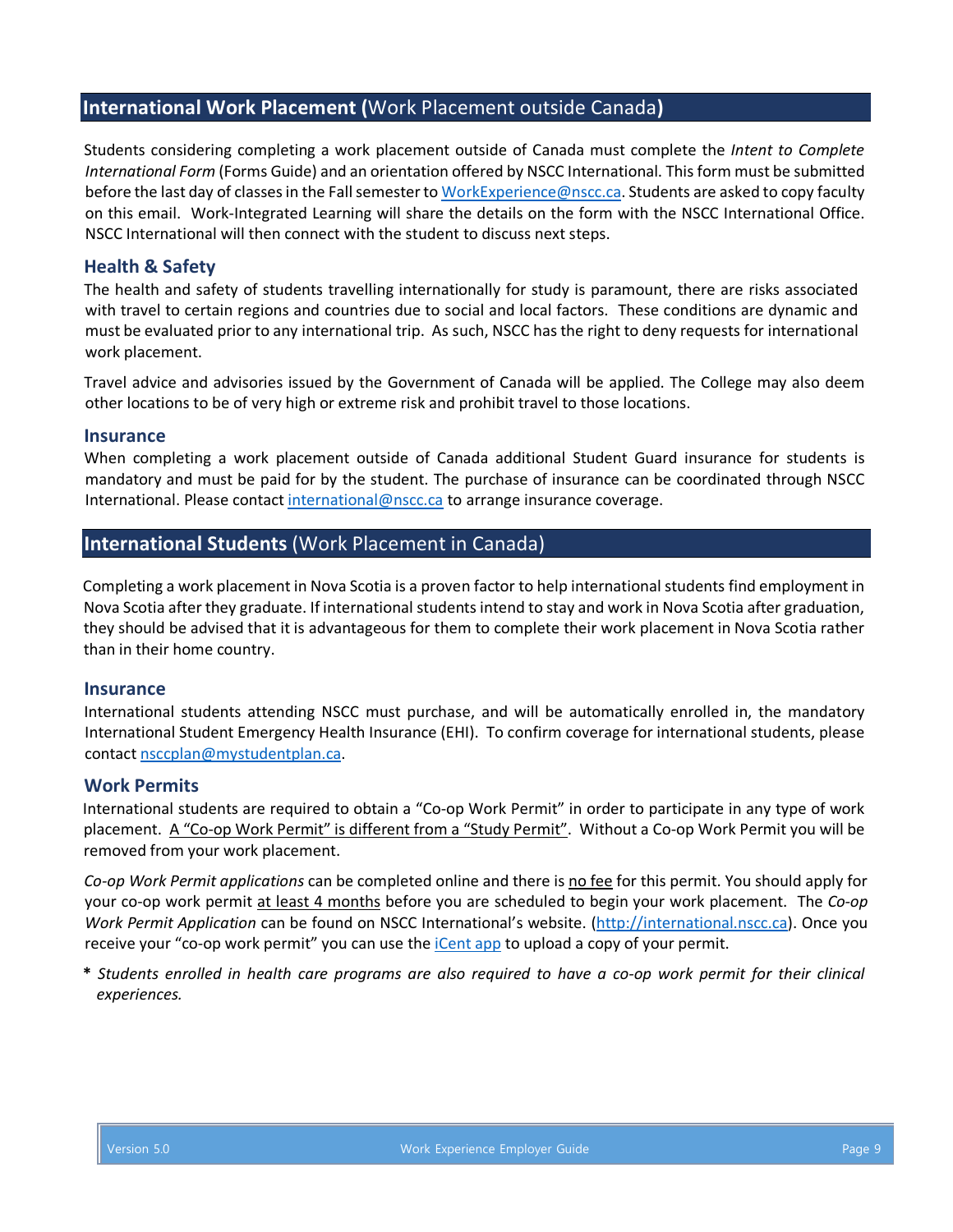## <span id="page-11-0"></span>**Resources**

## <span id="page-11-1"></span>**Policies, Procedures and Guidelines**

The Work-Integrated Learning (WIL) policy and other relevant NSCC policies and procedures applicable to students during a work experience can be found on the College website under Policies and Procedures.

[https://www.nscc.ca/about\\_nscc/policies\\_procedures/index.asp.](https://www.nscc.ca/about_nscc/policies_procedures/index.asp)

Information on how to seek help if experiencing an unsafe, disrespectful or harmful workplace environment can also be found on the College website under Policies and Procedures.

- [https://www.nscc.ca/docs/about-nscc/policies-procedures/nscc-respectful-workplace-learning](https://www.nscc.ca/docs/about-nscc/policies-procedures/nscc-respectful-workplace-learning-environment-procedures.pdf)[environment-procedures.pdf](https://www.nscc.ca/docs/about-nscc/policies-procedures/nscc-respectful-workplace-learning-environment-procedures.pdf)
- [https://www.nscc.ca/docs/about-nscc/policies](https://www.nscc.ca/docs/about-nscc/policies-procedures/nscc_respectful_workplace_learning_environment_policy.pdf)[procedures/nscc\\_respectful\\_workplace\\_learning\\_environment\\_policy.pdf](https://www.nscc.ca/docs/about-nscc/policies-procedures/nscc_respectful_workplace_learning_environment_policy.pdf)

The College's Drug and Alcohol Policy can also be found under Policies and Procedures on the college website.

• <https://www.nscc.ca/docs/about-nscc/policies-procedures/drug-and-alcohol-use-policy.pdf>

Insurance Guidelines can be found on our websit[e www.nscc.ca](http://www.nscc.ca/) under "Programs & Services – Work Experience…"

• [https://www.nscc.ca/docs/about-nscc/policies-procedures/work-integrated-learning](https://www.nscc.ca/docs/about-nscc/policies-procedures/work-integrated-learning-insurance-guidelines.pdf)[insurance-guidelines.pdf](https://www.nscc.ca/docs/about-nscc/policies-procedures/work-integrated-learning-insurance-guidelines.pdf)

#### <span id="page-11-2"></span>**Versioning**

| <b>Version</b>      | <b>Last Updated</b> |
|---------------------|---------------------|
| 1.0                 | September 2016      |
| 2.0                 | February 2017       |
| 3.0                 | February 2018       |
| 3.1                 | September 2019      |
| <b>COVID Update</b> | <b>April 2020</b>   |
| 4.0                 | September 2020      |
| 4.1                 | February 2021       |
| 4.2                 | <b>March 2021</b>   |
| 5.0                 | October 2021        |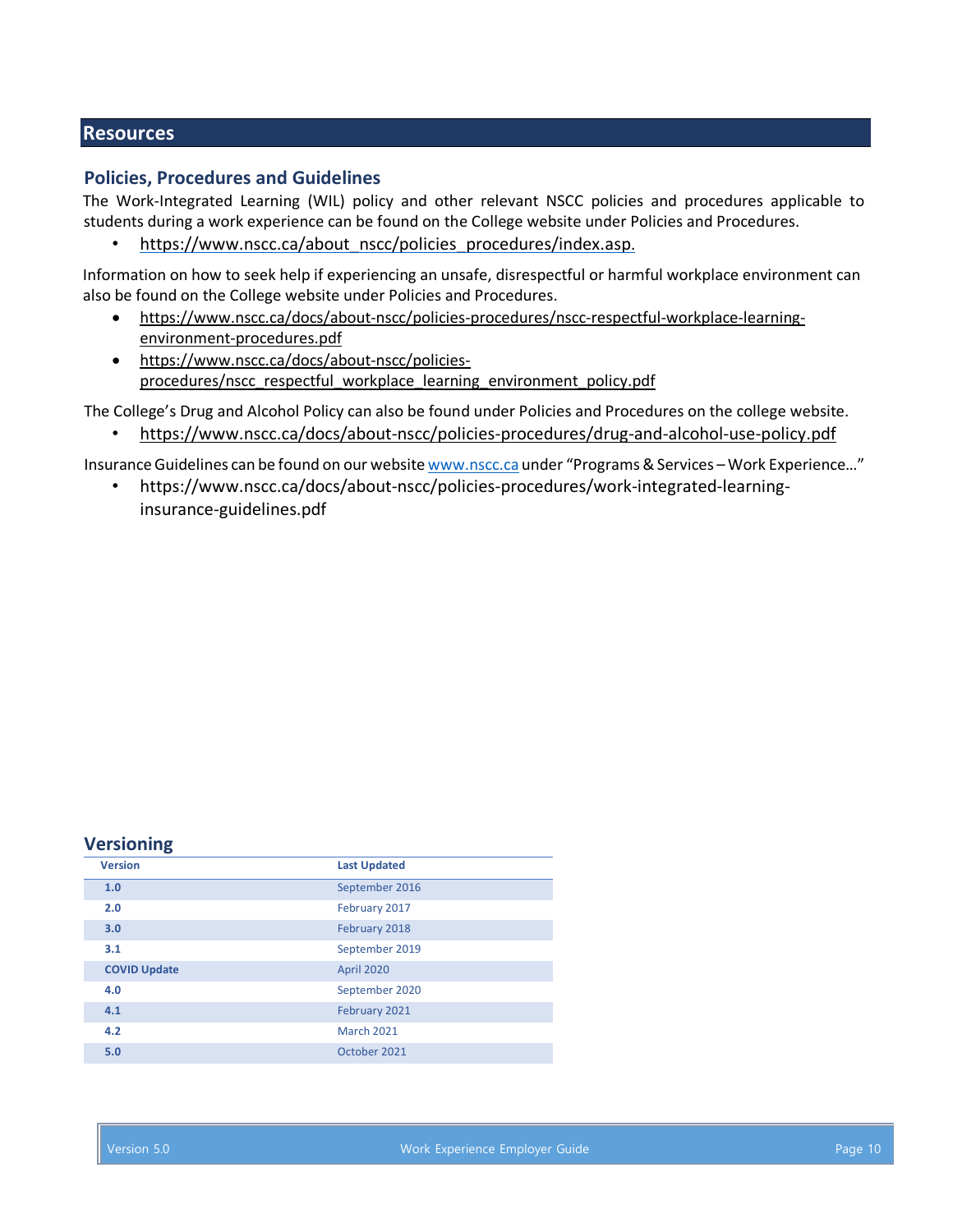## <span id="page-12-0"></span>**Appendix A: Tips for Supporting WIL Students Working Remotely**

Given the impact of COVID-19 we are seeing an increasing number of students working from home – working remotely can be a great option! Many students are new to the workforce and may not be experienced with working remotely so here are some important tips to ensure a successful work experience:

## **Communicate expectations and guidelines**

It's helpful to establish a central place for staff/students to access supporting documents when working from home. This would include any policies, guidelines and expectations when working remotely.

Other topics to address in your expectations and guidelines include:

- Communication: What tools are required to communicate effectively? (Phone, email, instant messaging, virtual meetings, etc.)
- Time Management: Will students be required to work regular office hours or is there flexibility? What are the expectations with regards to emails or requests that come in after hours?

Here's a great resource for building your policy, guidelines and expectations: [Five Steps to Setting Up and](https://www.timesheets.com/blog/2017/10/work-from-home-policy/)  [Effective Work From Home Policy \(Timesheets\)](https://www.timesheets.com/blog/2017/10/work-from-home-policy/)

## **Tracking and monitoring work**

Time tracking and monitoring work are essential for students working remotely and it start in the onboarding process. Hold an online orientation and be clear about accountability and how you want students to track their time. Schedule regular check-in meetings through video/phone conferencing systems (i.e. Outlook, Skype, Zoom, Microsoft Teams, or Slack) and keep lines of communication open.

Be clear in communicating how you expect students to log their time and who they should contact if they are having difficulties.

Here's a great resource on Managing a remote team: Managing a Remote Team? Here Are 10 Tools That Can [Help \(Inc\)](https://www.inc.com/sujan-patel/the-10-best-tools-for-managing-remote-employees.html)

## **Provide reliable technology and resources**

It is the student's responsibility to have a computer, phone and internet connection in order to work remotely. If there is additional software or equipment required you, the employer, will need to provide it.

Some key factors to consider relating to technology include reliability of internet connection; bandwidth; and access to additional software.

Here's a great resource on technology for working remotely: Best Technology for Working Remotely: 6 Remote [Working Tech Tools \(OWLLabs\)](https://www.owllabs.com/blog/remote-working-technology)

## **Ensure leadership visibility and communication**

In order to have a successful work placement when a student is working remotely, you will need to ensure everyone (including supervisors and leaders) is present, visible and available to be reached online.

Be sure to communicate with your student who they should contact if they need assistance, if there will be designated times when the full team will be online for questions and/or open discussions and schedule one-onone meetings with your student.

Here's a great resource creating visibility when working remotely: Five Ways to Increase Visibility at Work When [You Work from Home \(Flexjobs\)](https://www.flexjobs.com/blog/post/ways-increase-visibility-at-work-when-work-from-home/)